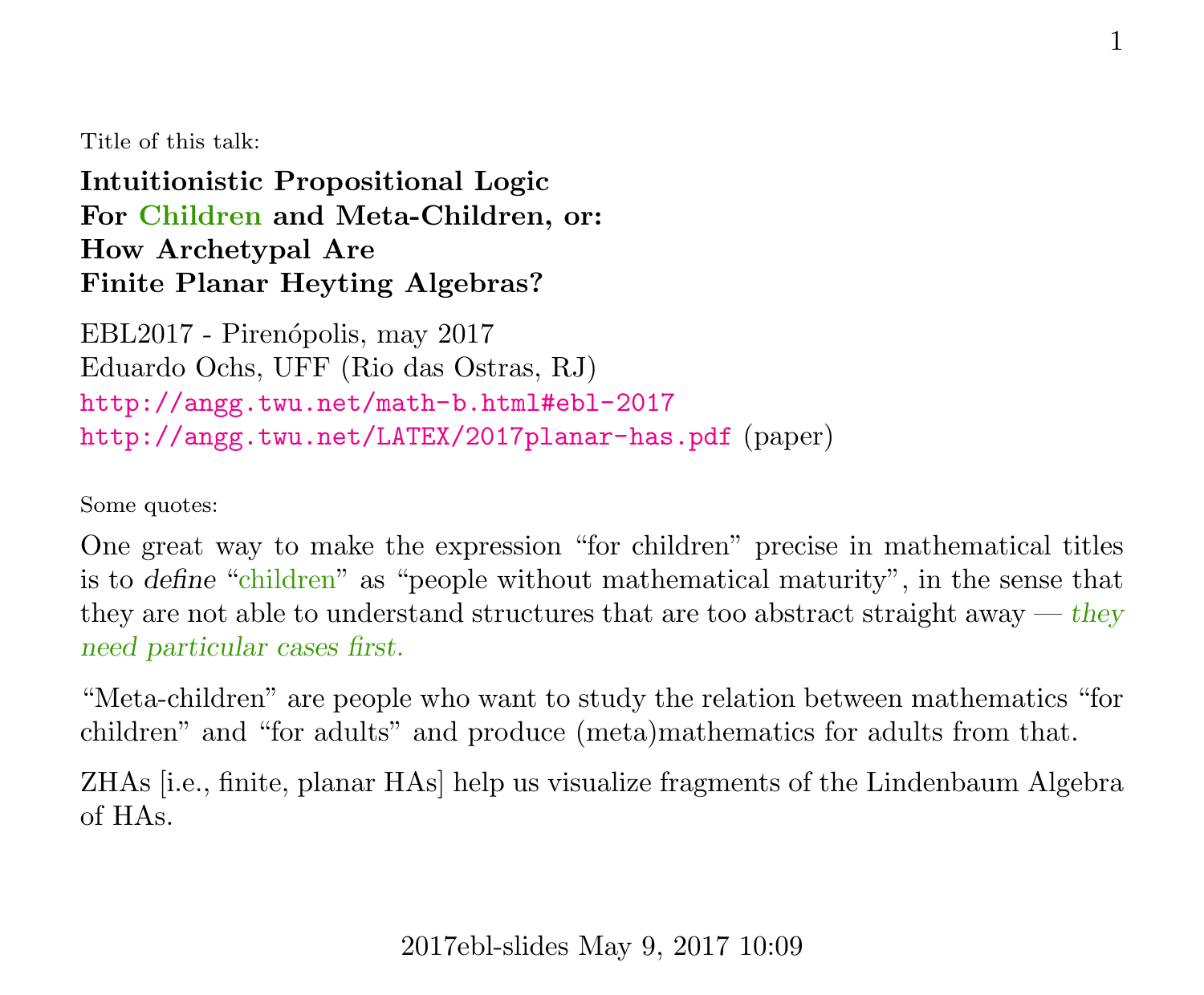### Bullet diagrams as directed graphs

Sometimes we want arrows going up, sometimes we want arrows going down.



2017ebl-slides May 9, 2017 10:09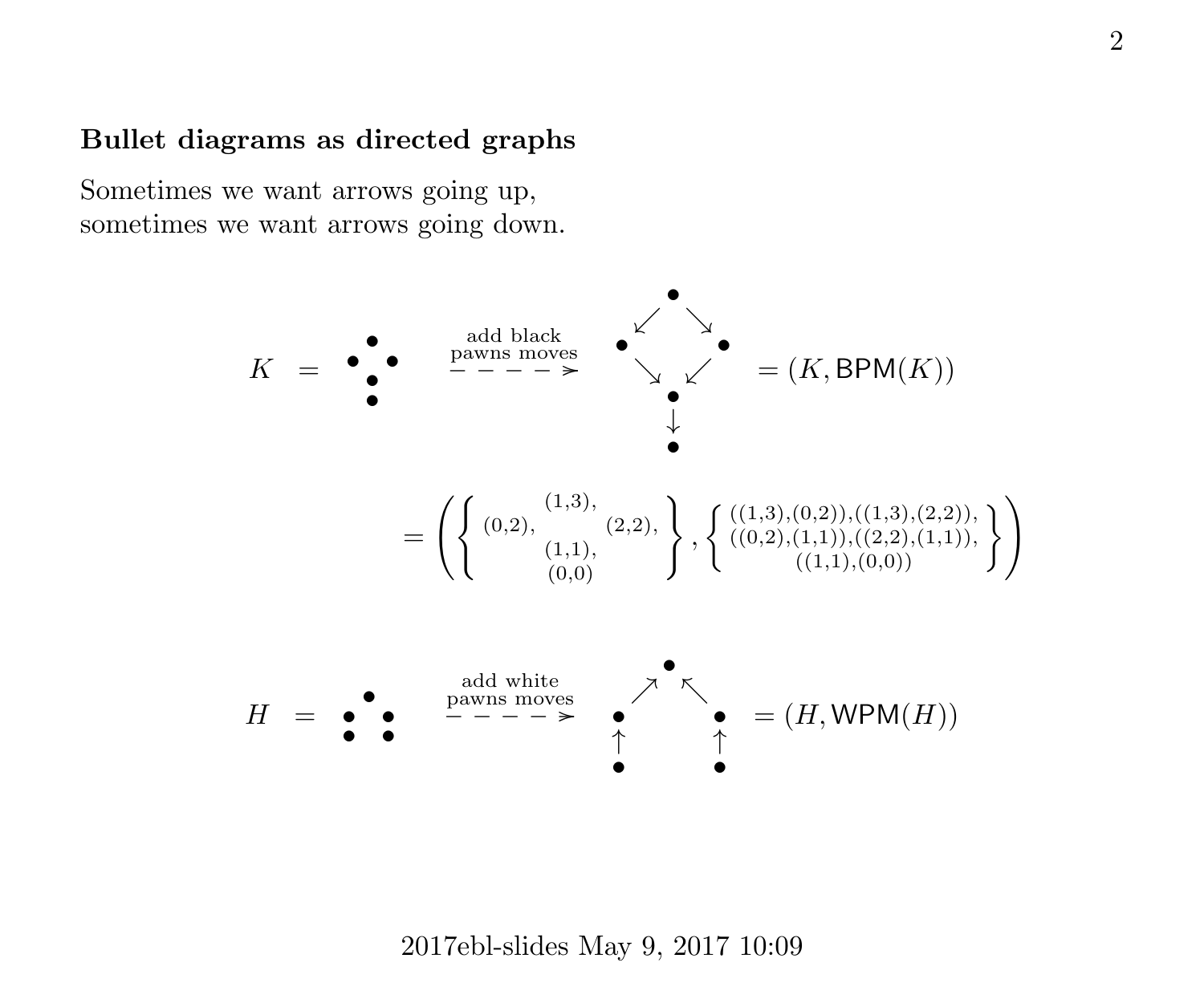#### Black and white pawns moves

Mnemonic:

a game with black pawns and white pawns black pawns are solid/heavy/sink/go down white pawns are hollow/light/float/go up



 $((a, b), (c, d)) \in \text{BPM}(S)$  means  $(a, b), (c, d) \in S$  and  $(a, b) \rightarrow (c, d)$  is a black pawn move

 $((a, b), (c, d)) \in \text{WPM}(S)$  means  $(a, b), (c, d) \in S$  and  $(a, b) \rightarrow (c, d)$  is a white pawn move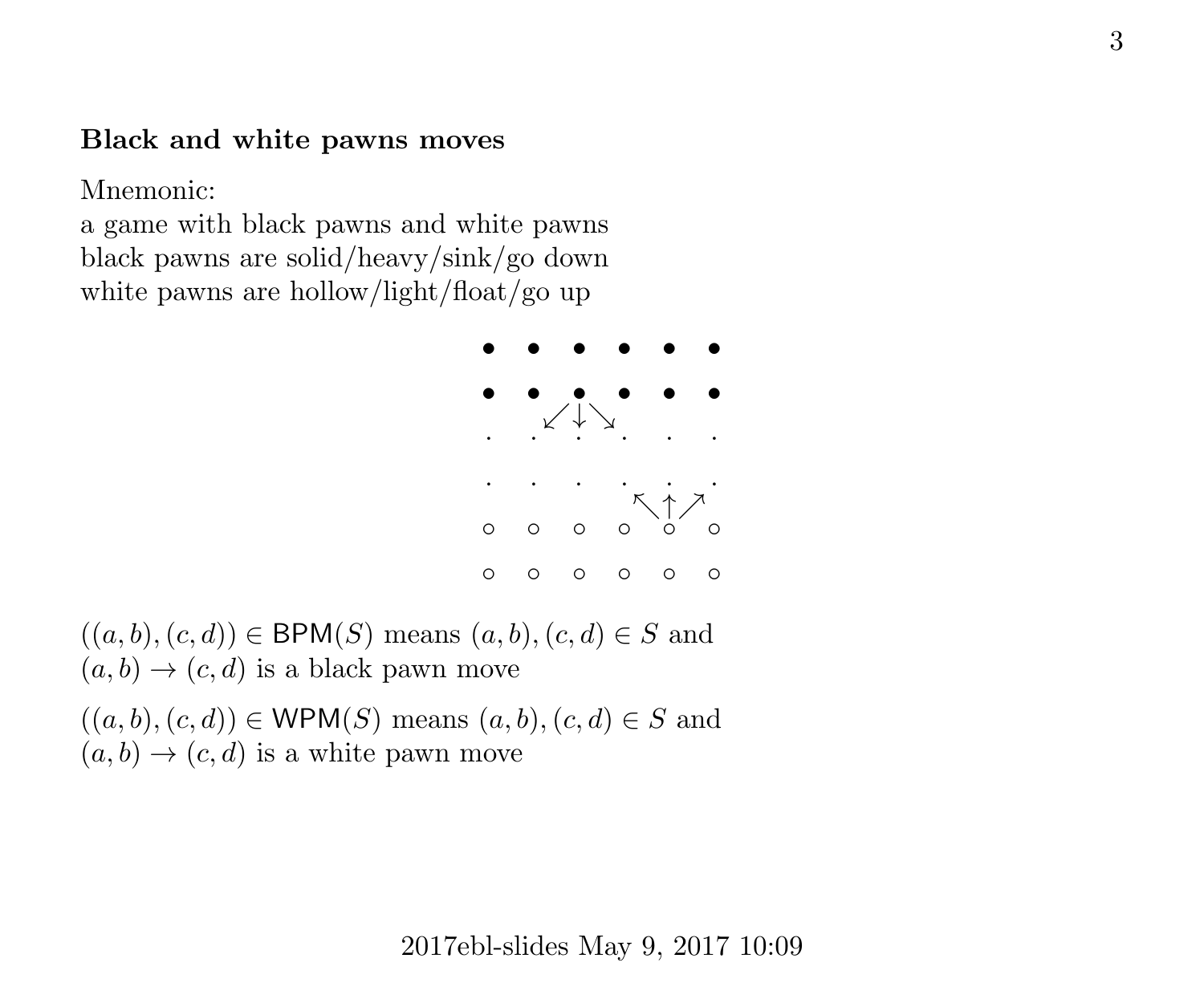#### LR-coordinates

 $\mathbb{N}^2 \subset \mathbb{Z}^2$  is a quarter-plane. LR ⊂  $\mathbb{Z}^2$  is a "quarter-plane turned 45° to the left".  $\mathbb{LR} = \{ \langle l, r \rangle \mid l, r \in \mathbb{N} \}$ 

LR-coordinates:  
\n
$$
lr = \langle l, r \rangle = (0, 0) + l \underbrace{\overline{(-1, 1)}}_{\nwarrow} + r \underbrace{\overline{(1, 1)}}_{\nearrow}
$$

The lower part of LR, in LR-coordinates and xy-coordinates:

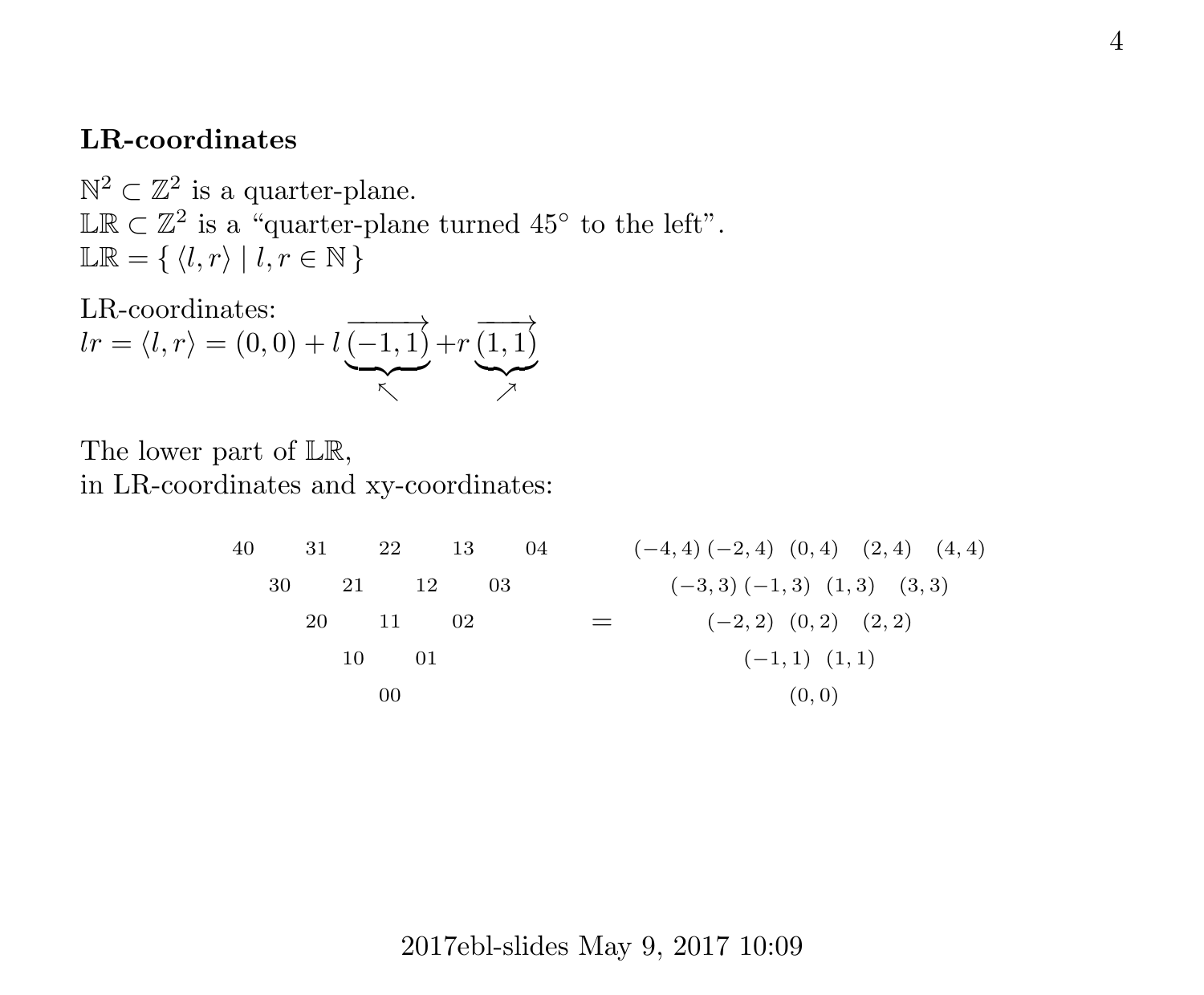# Bullet diagrams as subsets of  $\mathbb{Z}^2$

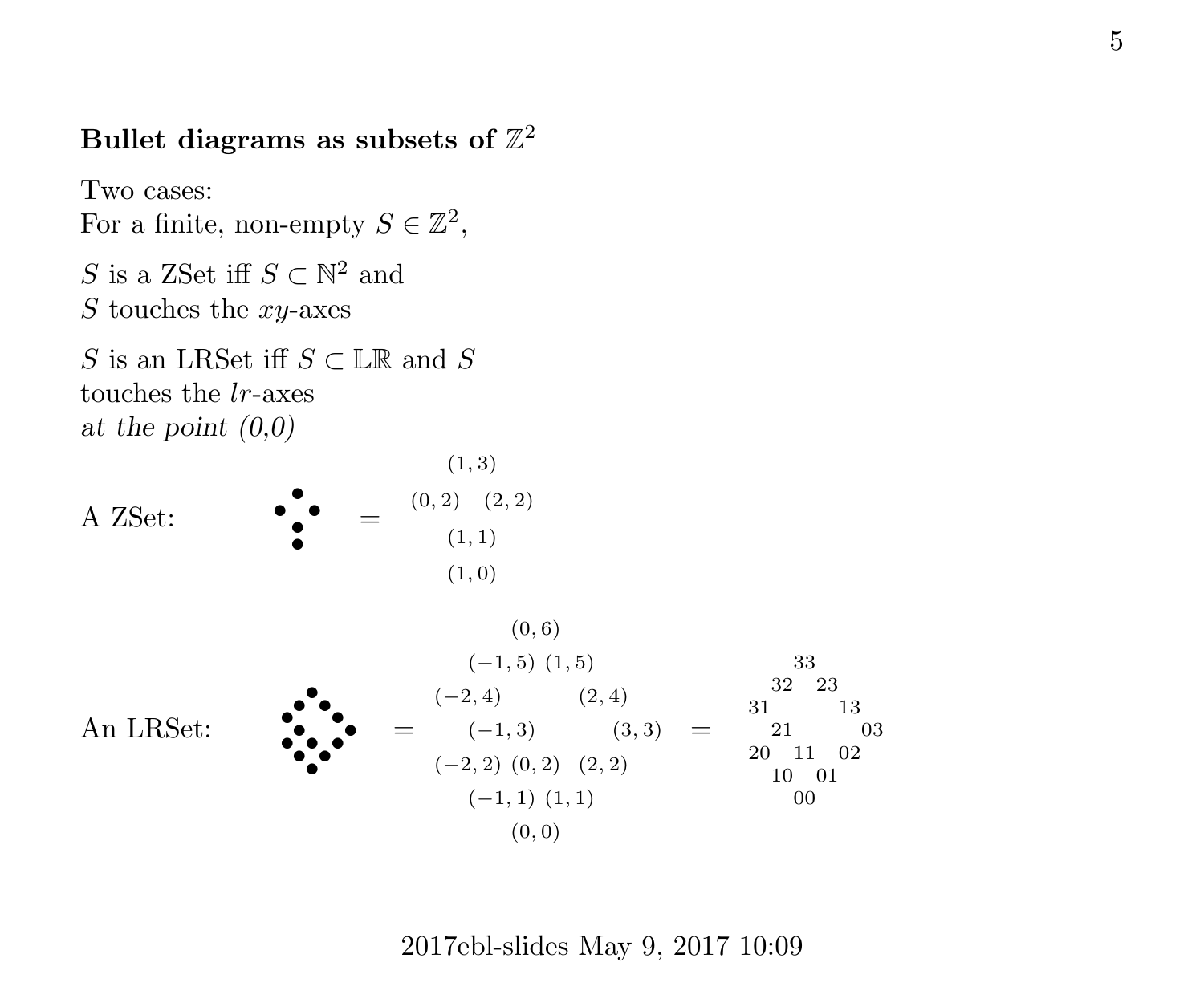## $(h, L, R)$ : height, left wall, right wall

ZHAs (planar Heyting Algebras) are LRSets obeying extra conditions... A ZHA is "everything between a left wall and a right wall" — The left wall has one point for each y The left wall is made of points of the form  $(L(y), y)$  (same for "right")

| $\ddot{\cdot}$ |                   | $(-3, 9)$                 | $L(9) = -3$ $R(9) = -3$ |  |
|----------------|-------------------|---------------------------|-------------------------|--|
|                | $\prec - - \succ$ | $(-4, 8)$ $(-2, 8)$       | $L(8) = -4$ $R(8) = -2$ |  |
|                |                   | $(-3, 7)$                 | $L(7) = -3$ $R(7) = -3$ |  |
|                |                   | $(-2, 6)$                 | $L(6) = -2 R(6) = -2$   |  |
|                |                   | $(-1, 5)$                 | $L(5) = -1$ $R(5) = -1$ |  |
|                |                   | $(-2, 4)$ $(0, 4)$        | $L(4) = -2$ $R(4) = 0$  |  |
|                |                   | $(-3,3)$ $(-1,3)$ $(1,3)$ | $L(3) = -3$ $R(3) = 1$  |  |
|                |                   | $(-2, 2)$ $(0, 2)$        | $L(2) = -2$ $R(2) = 0$  |  |
|                |                   | $(-1,1)$ $(1,1)$          | $L(1) = -1$ $R(1) = 1$  |  |
|                |                   | (0, 0)                    | $L(0) = 0$ $R(0) = 0$   |  |

Top point:  $(-3, 9)$ Height: 9  $h = 9, L: \{0, \ldots, 9\} \to \mathbb{Z}, R: \{0, \ldots, 9\} \to \mathbb{Z},$ The ZHA is everything in LR between the left and the right wall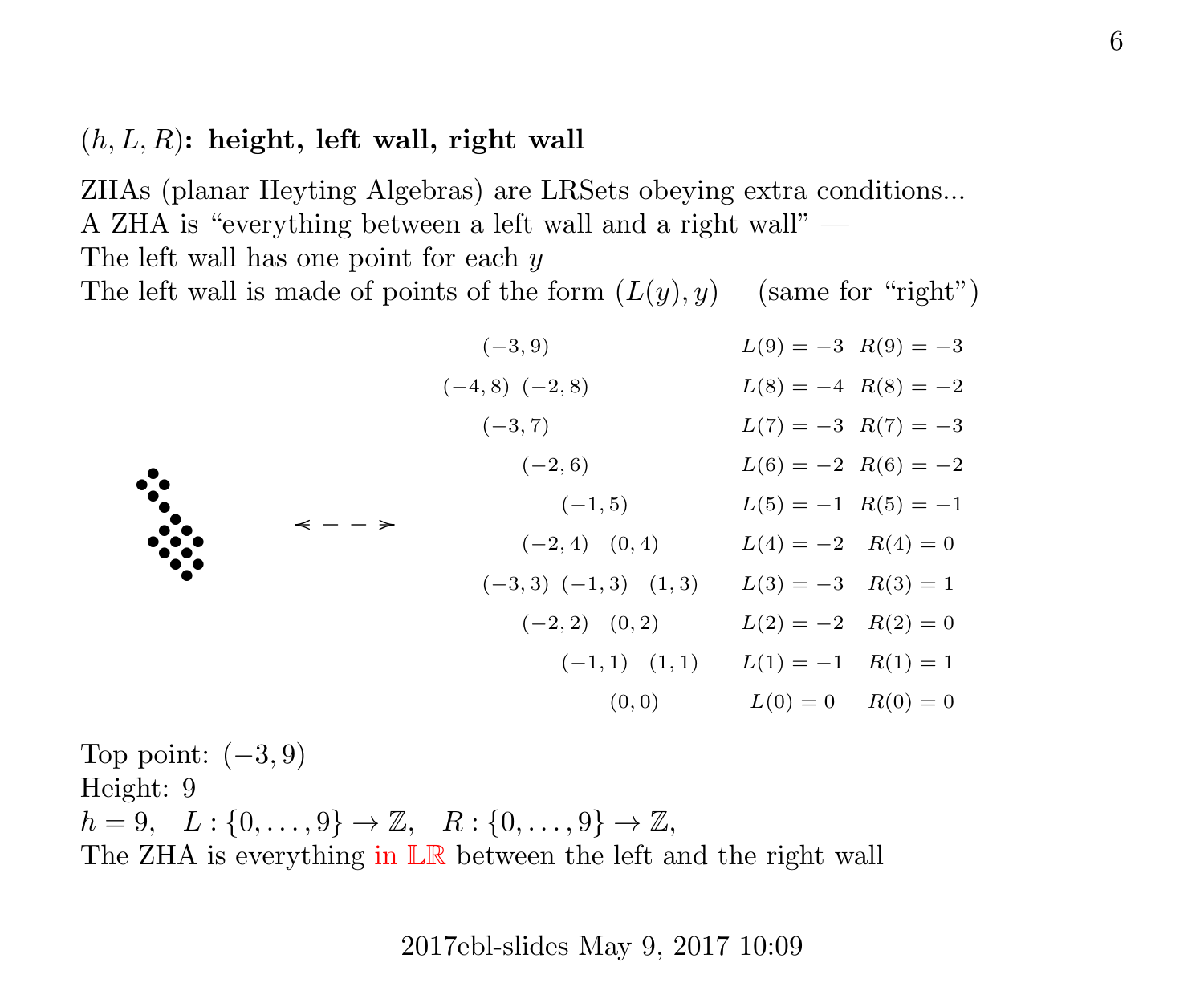## $(h, L, R)$ : height, left wall, right wall  $(2)$

Numbers, sets and lists feel very concrete to "children", so:

(h, L, R) = 9, (9,−3), (8,−4), (7,−3), (6,−2), (5,−1), (4,−2), (3,−3), (2,−2), (1,−1), (0,0) , (9,−3), (8,−2), (7,−3), (6,−2), (5,−1), (4,0), (3,1), (2,0), (1,1), (0,0) generates ❴❴❴❴ / • • • • • • • • • • • • • • • •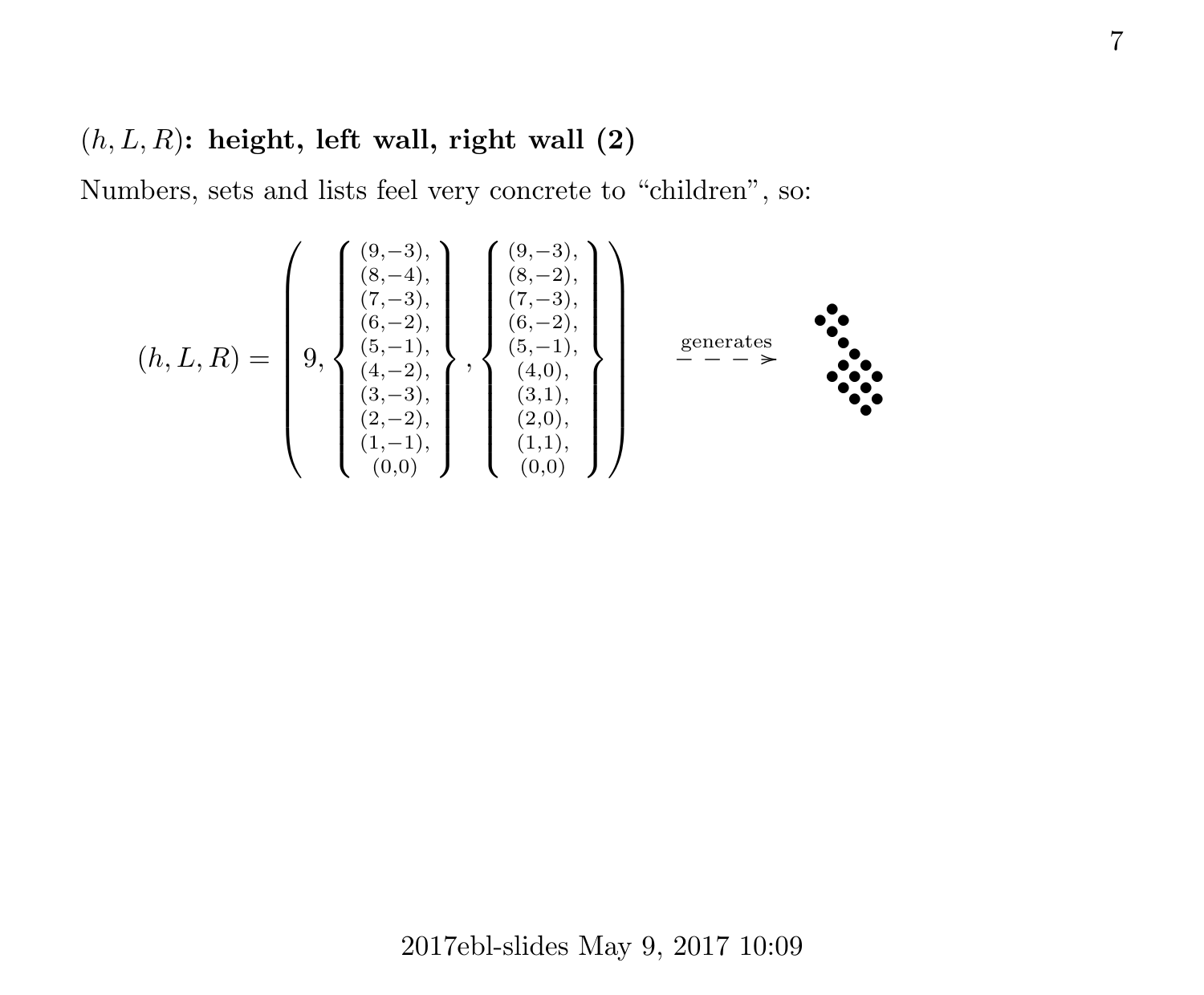## $(h, L, R)$ : height, left wall, right wall  $(3)$

A triple  $(h, L, R)$  is a height-left-right-wall ("HLRW") iff: 1)  $h \in \mathbb{N}$ 2)  $L: \{0, \ldots, h\} \rightarrow \mathbb{Z}$ 3)  $R: \{0, \ldots, h\} \rightarrow \mathbb{Z}$ 4)  $L(y + 1) = L(y) \pm 1$  always 5)  $R(y + 1) = R(y) \pm 1$  always 6)  $L(0) = R(0) = 0$ 7)  $L(y) \leq R(y)$  always 8)  $L(h) = R(h)$ The ZHA generated by  $(h, L, R)$  is:  $ZHAG(h, L, R) =$ 

 $\{(x, y) \in \mathbb{LR} \mid y \leq h, L(y) \leq x \leq R(y) \}$ 

Formal definition of a ZHA:

A ZHA is a set of the form  $\text{ZHAG}(h, L, R)$ , for some HLRW  $(h, L, R)$ .

(Theorem: every ZHA is a Heyting Algebra)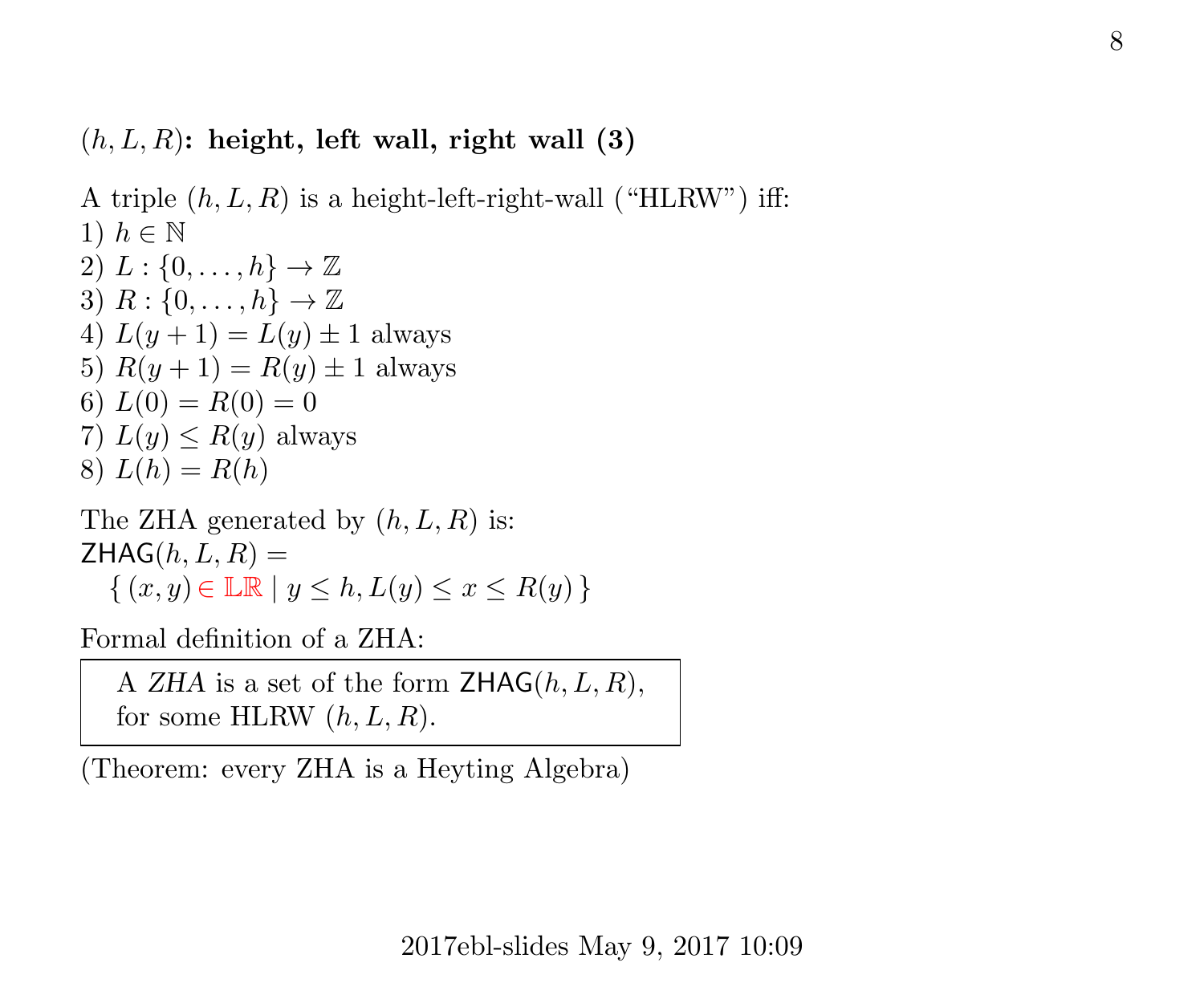### Heyting Algebras

A Heyting Algebra (a "HA") is a structure

$$
H = (\Omega, \leq_H, \top_H, \bot_H, \wedge_H, \vee_H, \rightarrow_H)
$$

in which:

1)  $\Omega$  is a set (the "set of truth values")

- 2)  $\leq_H$  is a (strict) partial order on  $\Omega$
- 3)  $\top_H$  is the top element
- 4)  $\perp_H$  is the bottom element
- 5)  $(P \leq_H (Q \wedge_H R)) \leftrightarrow ((P \leq_H Q) \wedge (P \leq_H R))$
- 6)  $((P\vee_H Q)\leq_H R)\leftrightarrow ((P\leq_H R)\wedge (Q\leq_H R))$
- 7)  $(P \leq_H (Q \rightarrow_H R)) \leftrightarrow ((P \wedge_H Q) \leq_H R)$

Sometimes we add operations  $\rightarrow$  and  $\leftrightarrow$  to a HA H:

$$
H = (\Omega, \leq_H, \top_H, \bot_H, \wedge_H, \vee_H, \rightarrow_H, \neg_H, \leftrightarrow_H)
$$

where:

8) 
$$
\neg_H P := P \rightarrow_H \perp_H
$$
  
9)  $P \leftrightarrow_H Q := (P \rightarrow_H Q) \land_H (Q \rightarrow_H P)$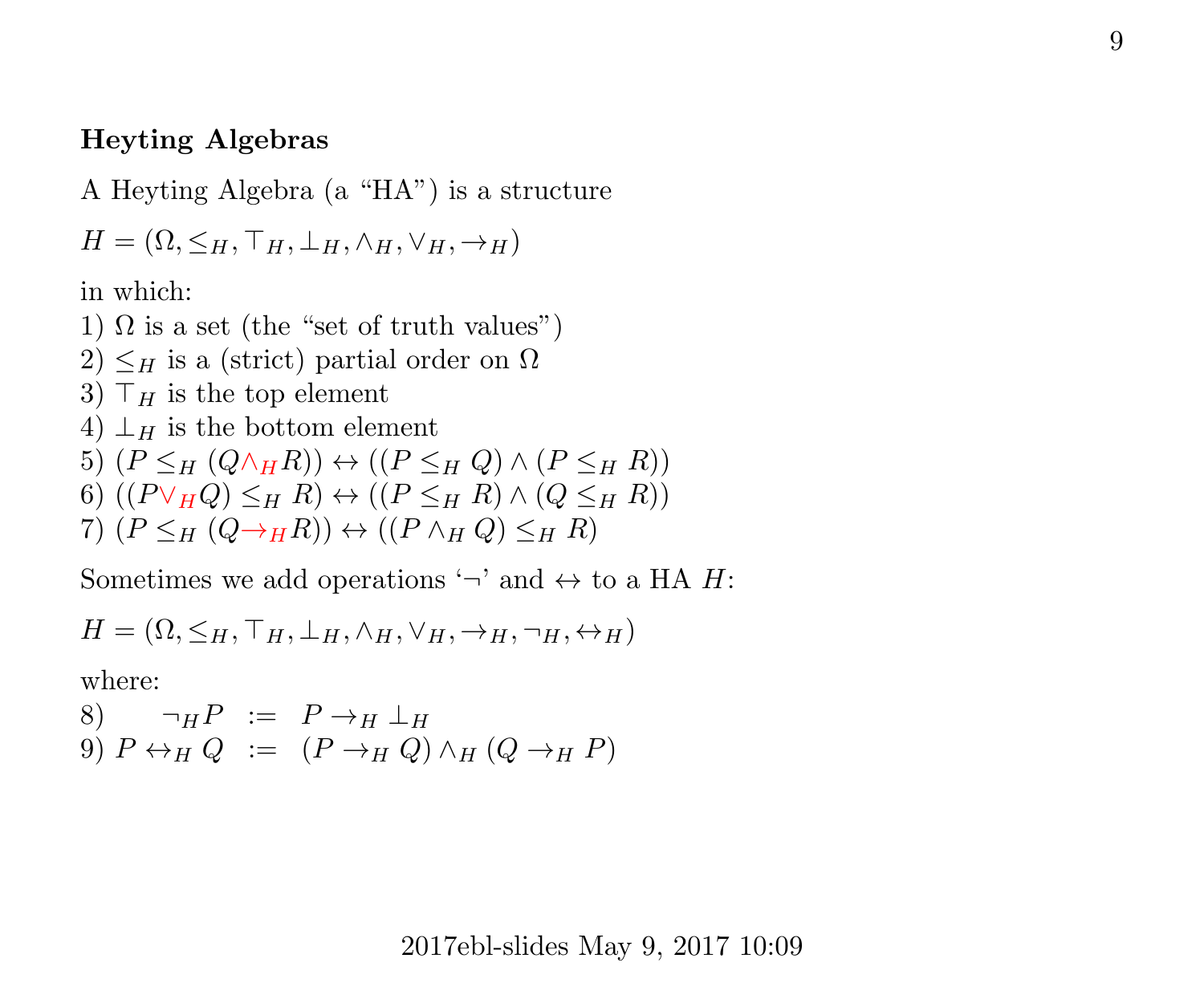## Two Heyting Algebras

Numbers, sets and lists feel very concrete to "children", so... Classical logic:

$$
\text{CL} = (\Omega_{\text{CL}}, \top_{\text{CL}}, \bot_{\text{CL}}, \wedge_{\text{CL}}, \vee_{\text{CL}}, \rightarrow_{\text{CL}}, \leftrightarrow_{\text{CL}}, \neg_{\text{CL}}) = \\ \left( \left\{ \begin{matrix} 0, 1, 0, 0 \\ 1 \end{matrix}, 1, 0, 0 \right\} \left( \begin{matrix} ((0,0),0), \\ ((0,1),0), \\ ((1,0),0), \\ ((1,1),1) \end{matrix} \right), \left\{ \begin{matrix} ((0,0),0), \\ ((0,1),1), \\ ((1,0),0), \\ ((1,1),1) \end{matrix} \right\} \left\{ \begin{matrix} ((0,0),1), \\ ((0,1),1), \\ ((1,0),0), \\ ((1,1),1) \end{matrix} \right\}, \left\{ \begin{matrix} ((0,1),0), \\ ((1,0),0), \\ ((1,1),1) \end{matrix} \right\} \left\}
$$

A 3-valued logic:

$$
\begin{split} \mathsf{L}_3 = (\Omega_{\mathsf{L}_3},\top_{\mathsf{L}_3},\bot_{\mathsf{L}_3},\wedge_{\mathsf{L}_3},\vee_{\mathsf{L}_3},\rightarrow_{\mathsf{L}_3},\leftrightarrow_{\mathsf{L}_3},\mathsf{L}_3) = \\ & \left\{ \begin{gathered} ((00,00),00), \\ ((00,01),00), \\ ((00,11),00), \\ (11, \\ 11, \\ \end{gathered} \right\} \left\{ \begin{gathered} ((00,00),00), \\ ((00,01),00), \\ ((01,00),00), \\ ((01,00),00), \\ ((01,01),01), \\ ((11,00),00), \\ ((11,00),00), \\ ((11,01),11), \\ ((11,01),11), \\ ((11,01),11), \\ ((11,01),11), \\ ((11,01),11), \\ ((11,01),11), \\ ((11,01),11), \\ ((11,01),11), \\ ((11,01),11), \\ ((11,01),11), \\ ((11,01),01), \\ ((11,01),11), \\ ((11,01),01), \\ ((11,01),11), \\ ((11,01),01), \\ ((11,01),11), \\ ((11,01),01), \\ ((11,01),11), \\ ((11,01),01), \\ ((11,01),11), \\ ((11,01),01), \\ ((11,01),11), \\ ((11,01),11) \end{gathered} \right\} \times \begin{gathered} \mathsf{L}((00,00),11), \\ ((00,00),11), \\ ((00,01),00), \\ ((00,11),00), \\ ((00,11),11), \\ ((01,01),11), \\ ((11,00),00), \\ ((11,00),00), \\ ((11,01),11), \\ ((11,01),01), \\ ((11,01),11) \end{gathered} \right\} \times \begin{gathered}
$$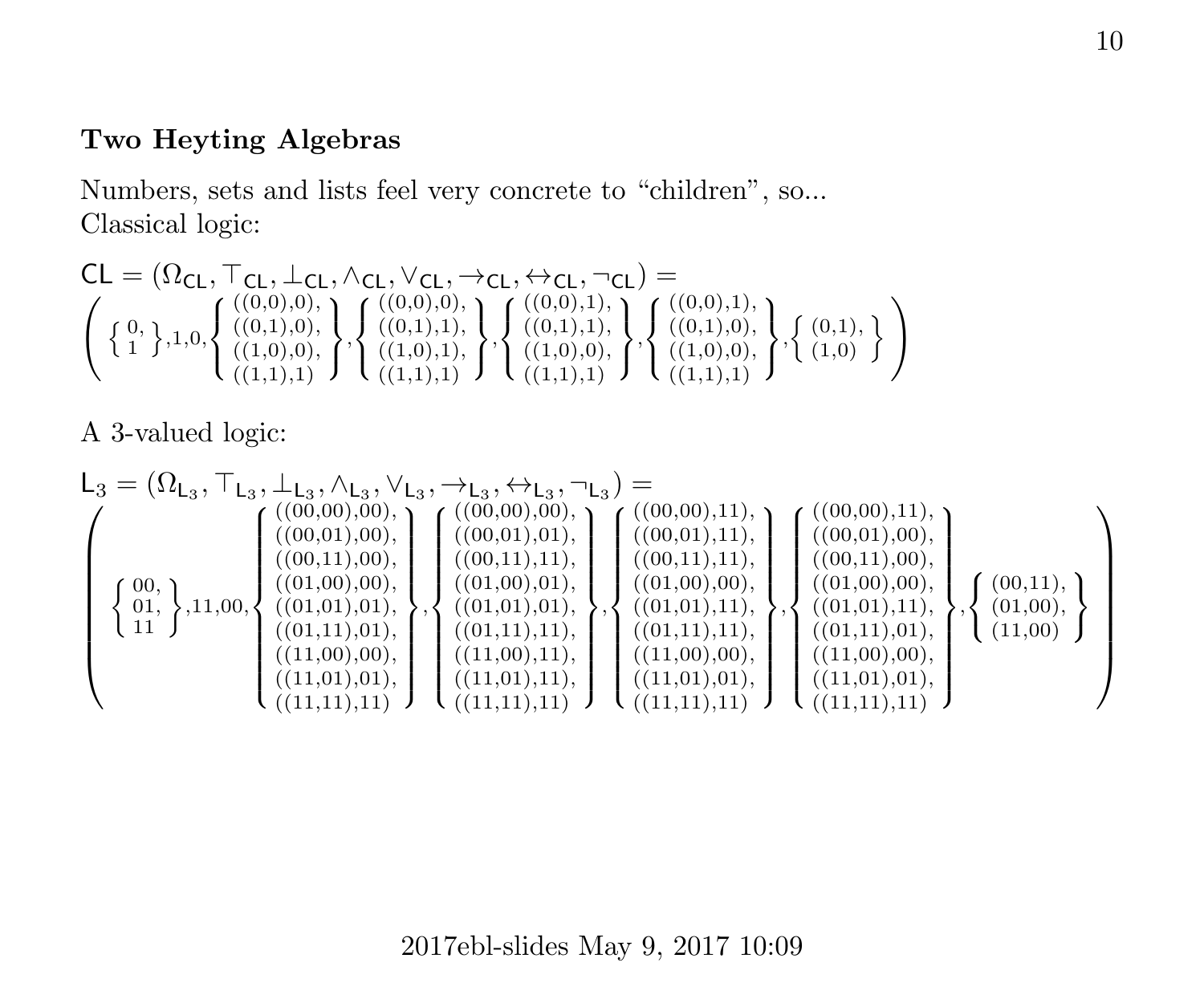#### From the handouts: two non-tautologies (for children)

In the ZHA  $H$ , with the valuation  $v$ , we have:



...these two classical tautologies are not  $=T$  (=32) in v, so they are not true in all Heyting Algebras, and they can't be theorems of intuitionistic logic...

Intuitionistic logic (IPL) has fewer tautologies the classical logic (CPL). How can we prove that something holds in all ZHAs (or in all HAs)? This motivates rewriting the axioms of a HA into tree rules  $-$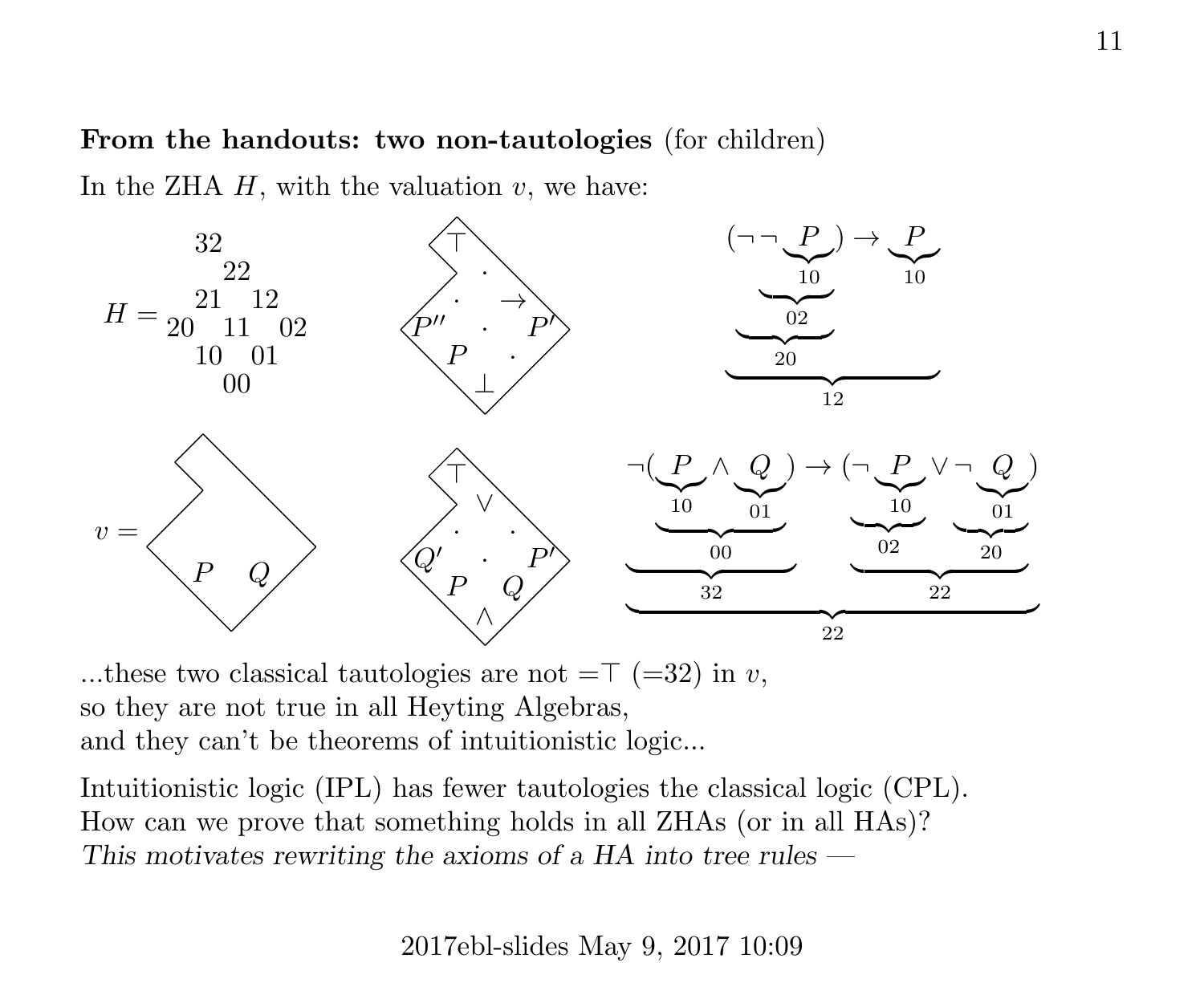## Logic in a ZHA: computing  $\top, \bot, \wedge, \vee, \rightarrow$

Every ZHA (a subset of  $\mathbb{Z}^2$ ) "is" a HA (a 7-uple)...  $\leftarrow$  magic Trick: a ZHA can be extended canonically to a structure

$$
H = (\Omega, \leq_H, \top_H, \bot_H, \wedge_H, \vee_H, \rightarrow_C)
$$

where

1)  $\Omega$  is the set of points of the ZHA ("set of truth-values")

2)  $ab \leq_H cd$  iff  $a \leq c$  and  $b \leq d$ 

3)  $\top_H$  is the top element

4) 
$$
\perp_H
$$
 is the bottom element (i.e., 00)

5) 
$$
ab \wedge_H cd = \min(a, c) \min(b, d)
$$

6)  $ab \vee_H cd = \max(a, c) \max(b, d)$ 

7)  $\rightarrow_C$  is the "(quickly) computable implication":

$$
Q \rightarrow_C R \; := \; \left( \begin{array}{cccc} \text{if} & Q \text{b}R & \text{then} & \top \\ \text{elseif} & Q \text{l}R & \text{then} & \text{ne}(R) \\ \text{elseif} & Q \text{r}R & \text{then} & \text{nw}(R) \\ \text{elseif} & Q \text{a}R & \text{then} & R \end{array} \right) \; = \; \left( \begin{array}{cccc} \text{if} & Q \text{b}'R & \text{then} & \top \\ \text{elseif} & Q \text{l}'R & \text{then} & \text{ne}(R) \\ \text{elseif} & Q \text{r}'R & \text{then} & \text{nw}(R) \\ \text{elseif} & Q \text{a}'R & \text{then} & R \\ \text{end} \end{array} \right)
$$

where b, l, r, a abbreviate below, leftof, rightof, above and  $b', I', r', a'$  are...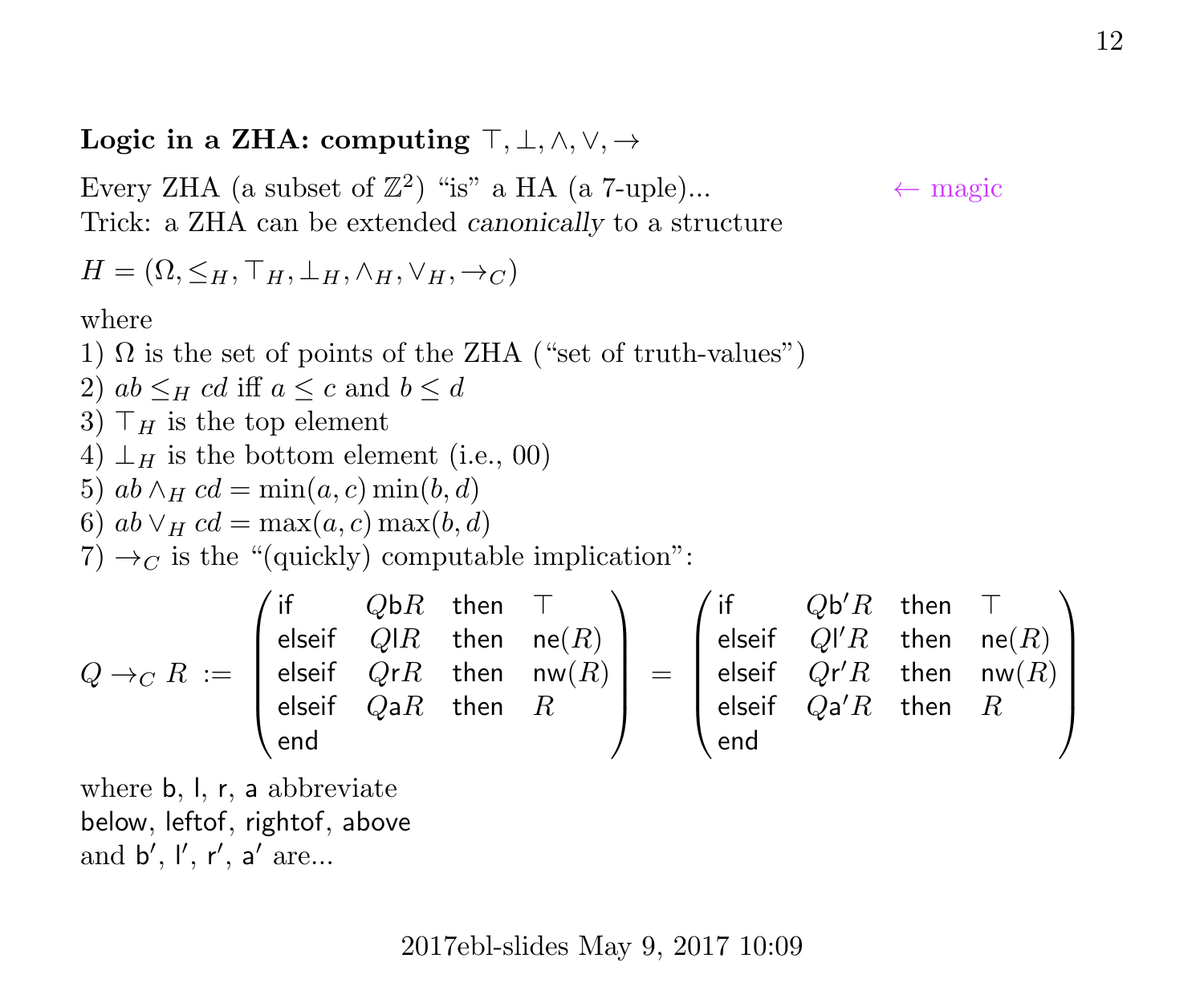## Logic in a ZHA: computing  $\top, \bot, \wedge, \vee, \rightarrow (2)$

...and b', l', r', a' are variants of below, leftof, rightof, above that divide the ZHA into four disjoint regions:



We have:

$$
P \leq_H \begin{pmatrix} \text{if} & Q\mathfrak{b}'R & \text{then} & \top \\ \text{elseif} & Q\mathfrak{l}'R & \text{then} & \text{ne}(R) \\ \text{elseif} & Q\mathfrak{r}'R & \text{then} & \text{nw}(R) \\ \text{elseif} & Q\mathfrak{a}'R & \text{then} & R \end{pmatrix} \quad \text{ iff } \quad \begin{pmatrix} Q\mathfrak{b}'R & \rightarrow & P \leq_H \top \\ Q\mathfrak{l}'R & \rightarrow & P \leq_H \text{ne}(R) \\ Q\mathfrak{r}'R & \rightarrow & P \leq_H \text{nw}(R) \\ Q\mathfrak{a}'R & \rightarrow & P \leq_H R \end{pmatrix}
$$

The proof is tedious but easy, and it shows that  $Q \rightarrow_C R$  obeys:

$$
(P \leq_H (Q \to_C R)) \leftrightarrow ((P \land_H Q) \leq_H R)
$$
  
and so  $(Q \to_C R) = (Q \to_H R)$ .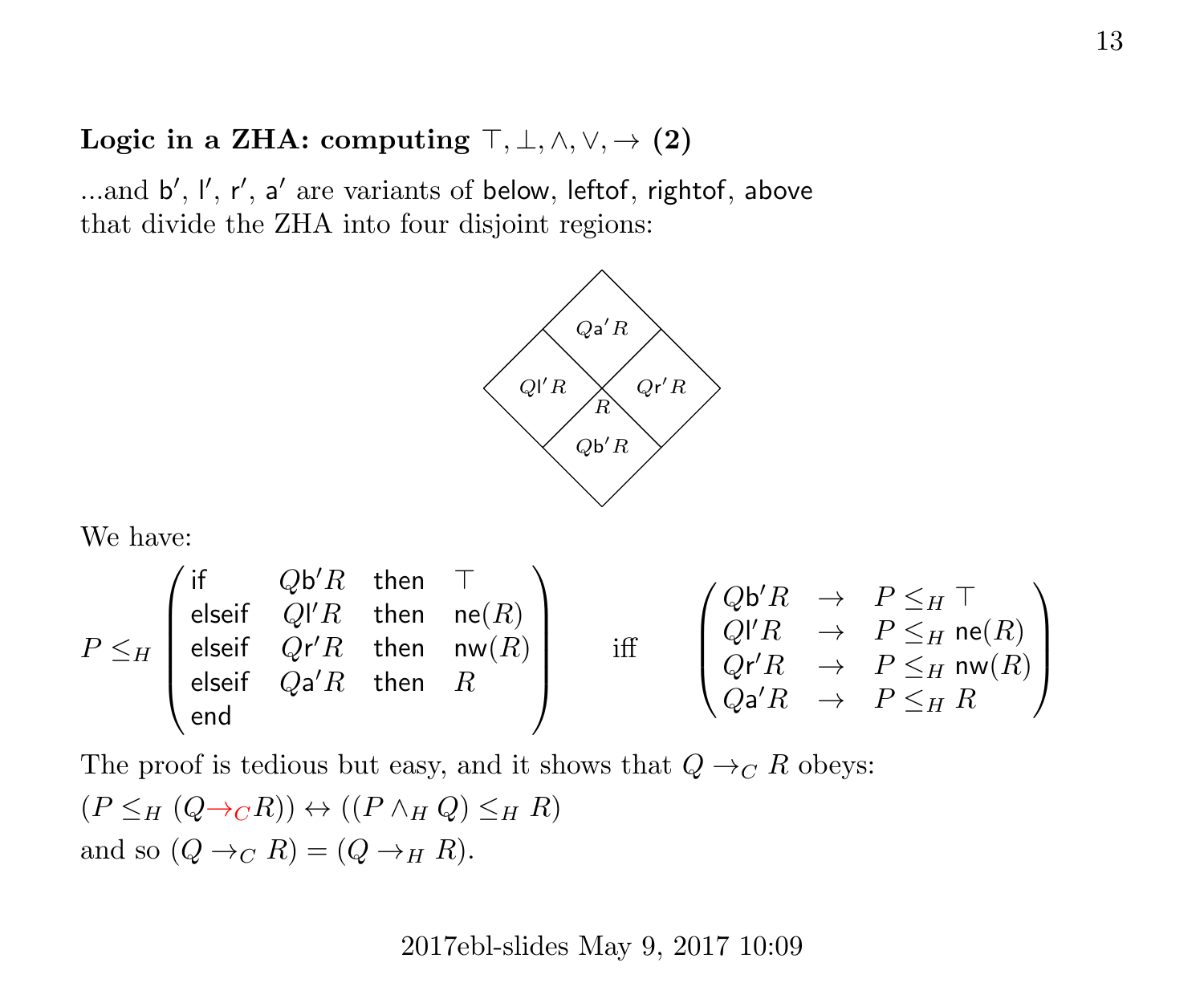The big picture



IPL distinguishes P and  $\neg\neg P$ ; CPL does not; IPL has more models than CPL.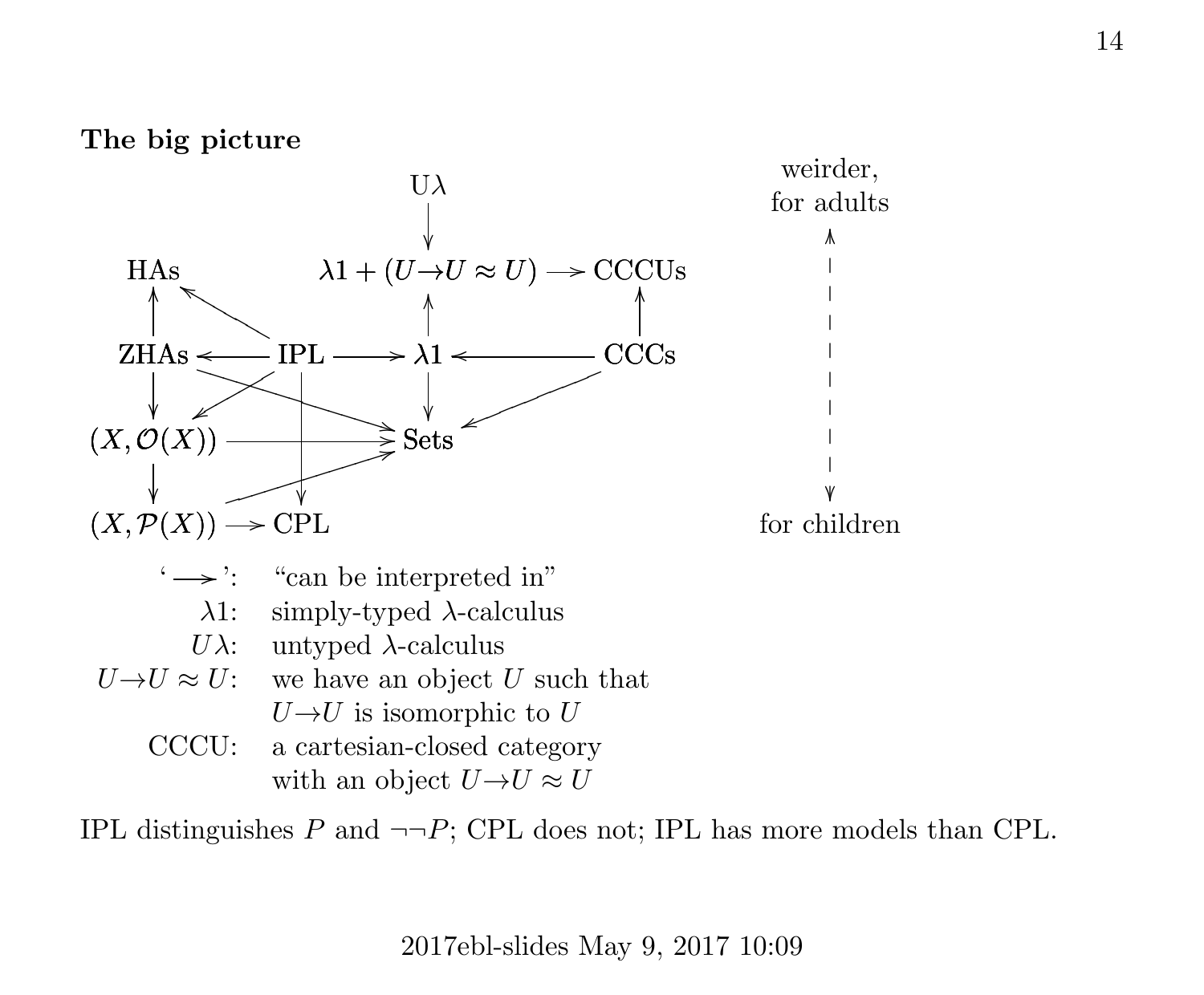## J-operators

A J-operator is a function  $\cdot^* : H \to H$  such that  $P \le P^* = P^{**}$  and  $P^* \wedge Q^* = (P \wedge Q)^*$ . (They are important in topos theory: they induce sheaves.)

Examples:



Trick (visual):  $P^*$  is the top element in the equivalence class of P.

The "fences" divide the ZHA into equivalence classes  $(P \sim Q \text{ iff } P^* = Q^*)$ Theorem: a J-operator takes each  $P$  to the top element in its class. Theorem (hard): J-operators correspond to slashings by diagonal cuts without cuts stopping midway (see the paper, secs 17–25).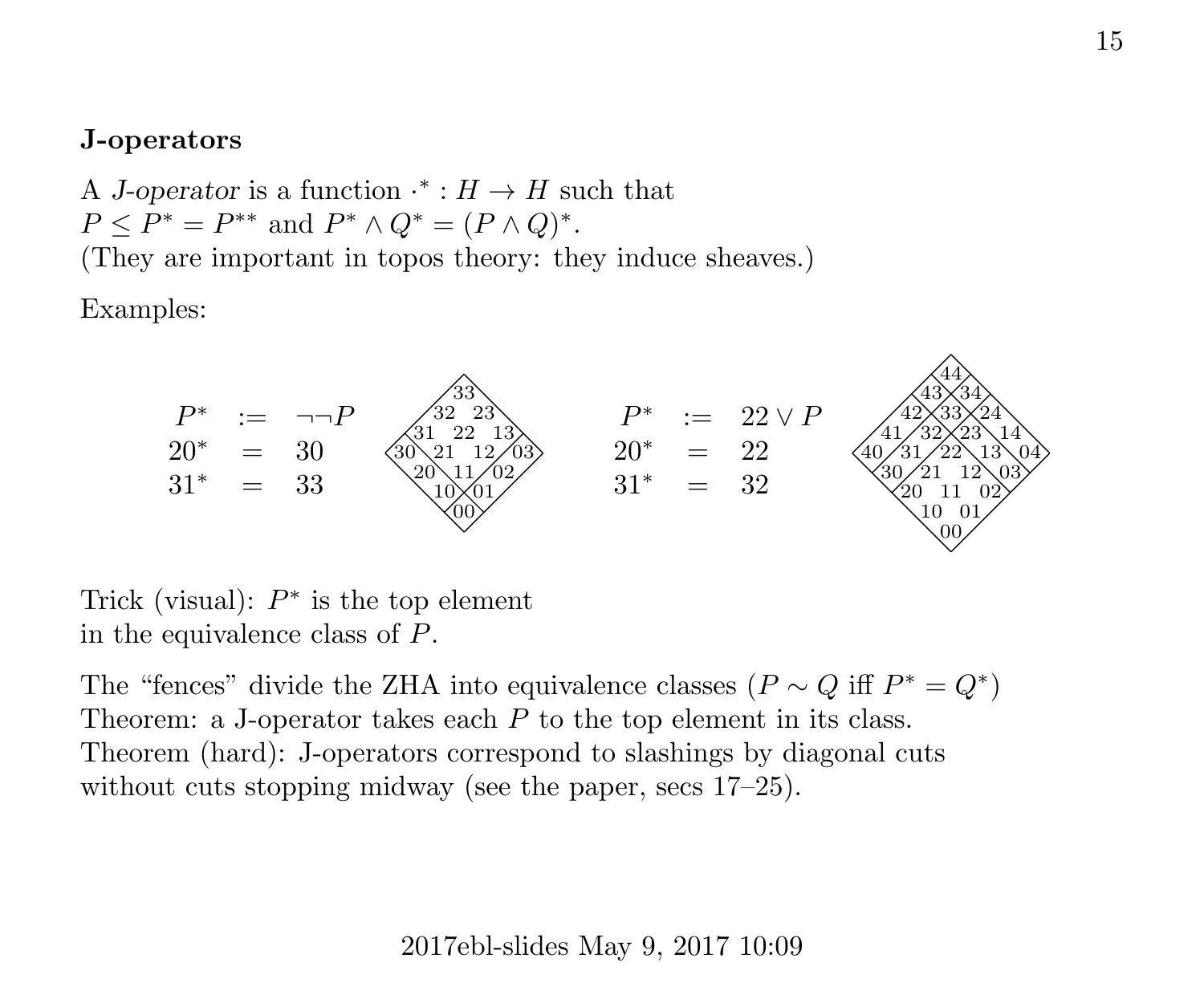## Lindenbaum(-Tarski) algebras

…are non-strict partial orders on the set of all expressions (wffs) of a logic.

 $\exp r_1 \leq_L \exp r_2$  iff we can prove  $\exp r_1 \to \exp r_2$  in L.

Logics: CPL, IPL, IPL<sup>∗</sup> In  $\text{Lind}(\text{IPL}^*(P,Q,R))$  we have:

$$
\leftarrow
$$
 i.e., reflexive/transitive relations  

$$
\leftarrow
$$
 what about smaller sets?

$$
P \leq \neg \neg P
$$
  
\n
$$
P \not\geq \neg \neg P
$$
  
\n
$$
P \neg P
$$
  
\n
$$
(P \lor Q)^* \geq (P^* \lor Q^*)^*
$$
  
\n
$$
P \rightarrow \neg \neg P
$$
  
\n
$$
(P \lor Q)^* \geq (P^* \lor Q^*)^*
$$
  
\n
$$
(P \lor Q)^* \equiv (P^* \lor Q^*)^*
$$

 $\textsf{Lind}(L)$  is a p.o. on an infinite set but we can look at "fragments" of it p.o.s on subsets of  $\mathsf{Express}(L)$ ...

Standard def: the Lindenbaum algebra is the strict partial order on the set of equivalence classes of a logic (where  $P \sim Q$  iff  $P \leftrightarrow Q$ )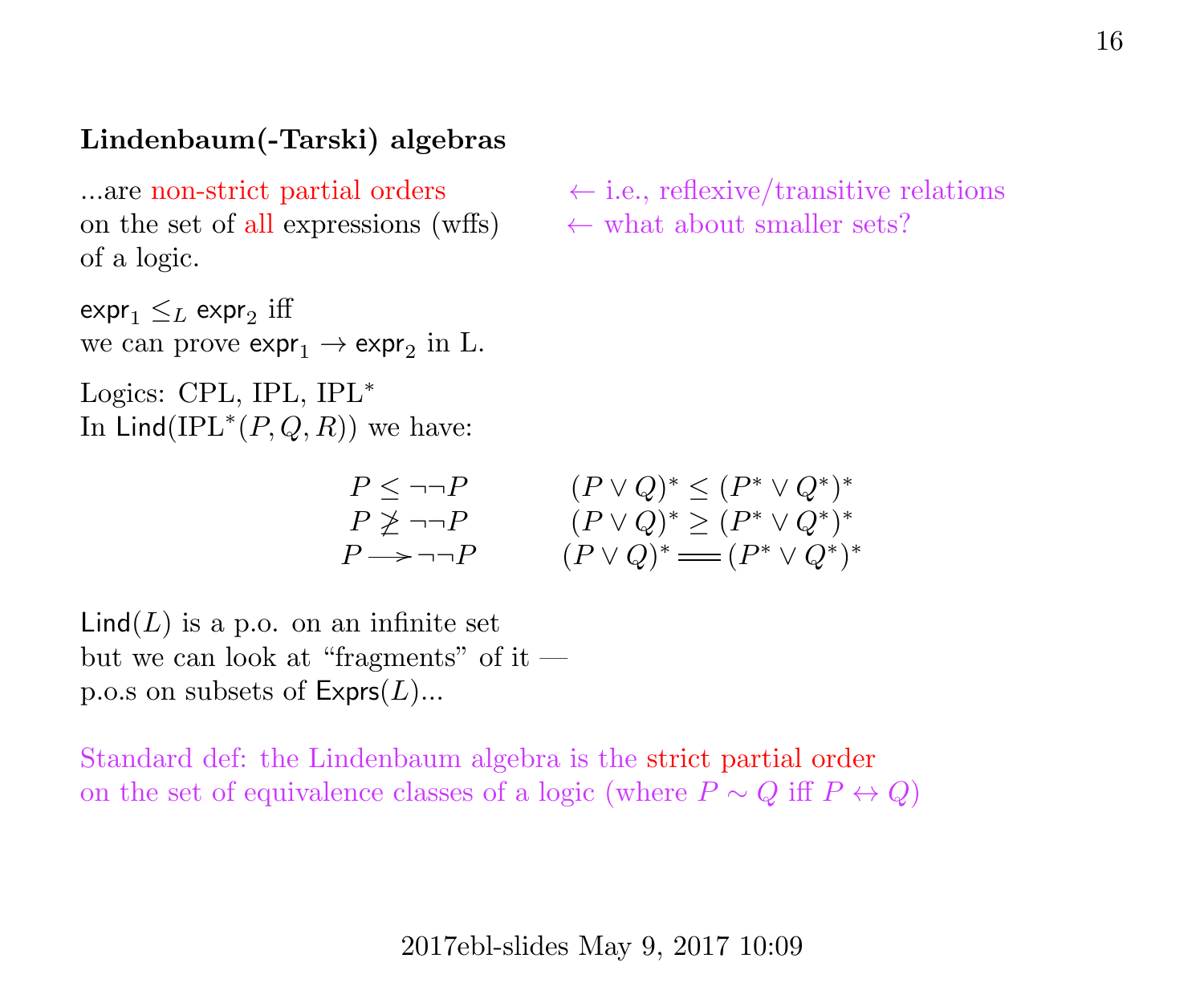## Lindenbaum algebras (2)

In  $\text{Lind}(\text{IPL}^*(P,Q,R))$  we can prove



For any J-operator  $\cdot^*$  obeying  $P \le P^* = P^{**}$  and  $(P \wedge Q)^* = P^* \wedge Q^*$ ...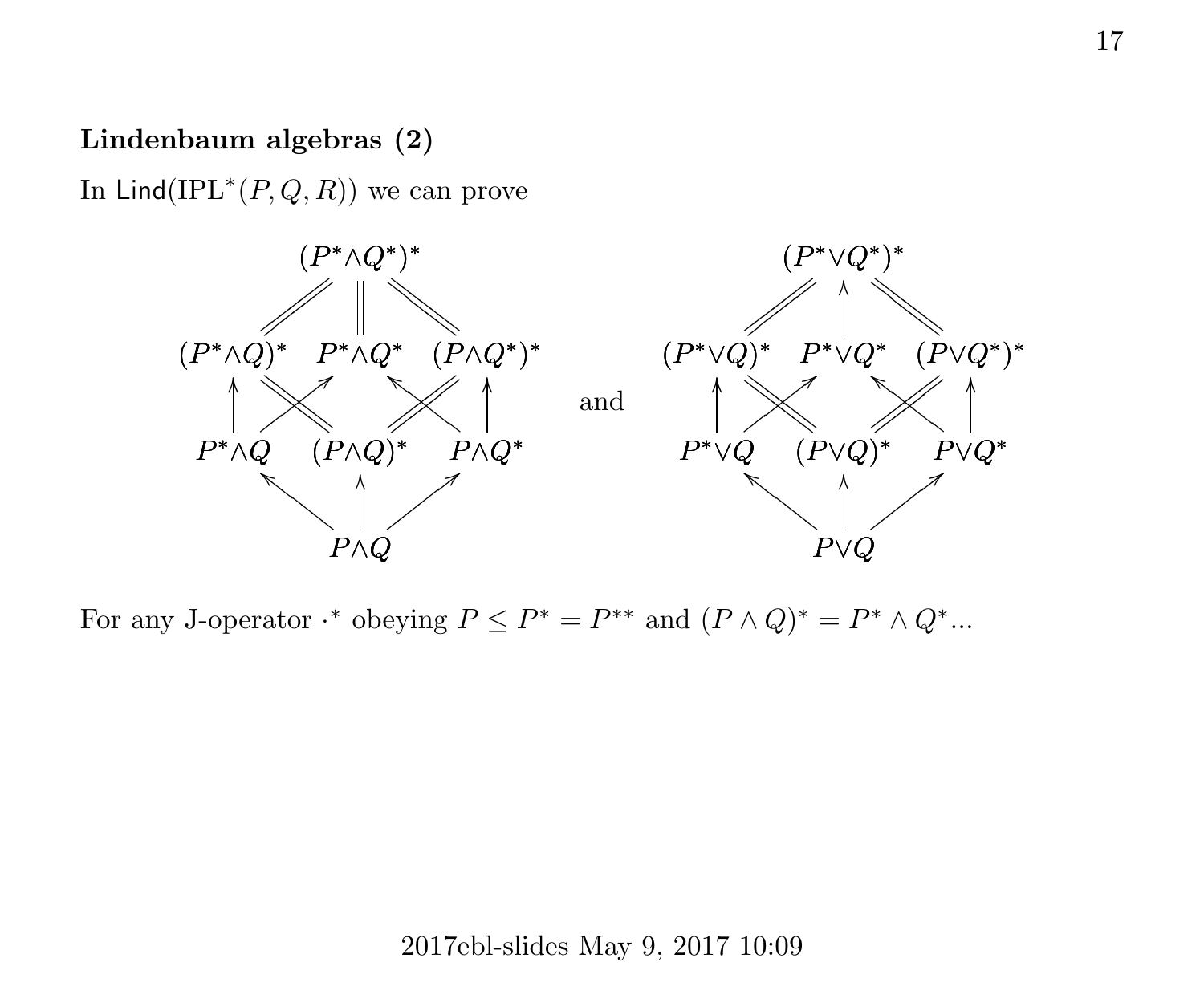## Valuations

In this ZHA, with this J-operator, and this valuation,



2017ebl-slides May 9, 2017 10:09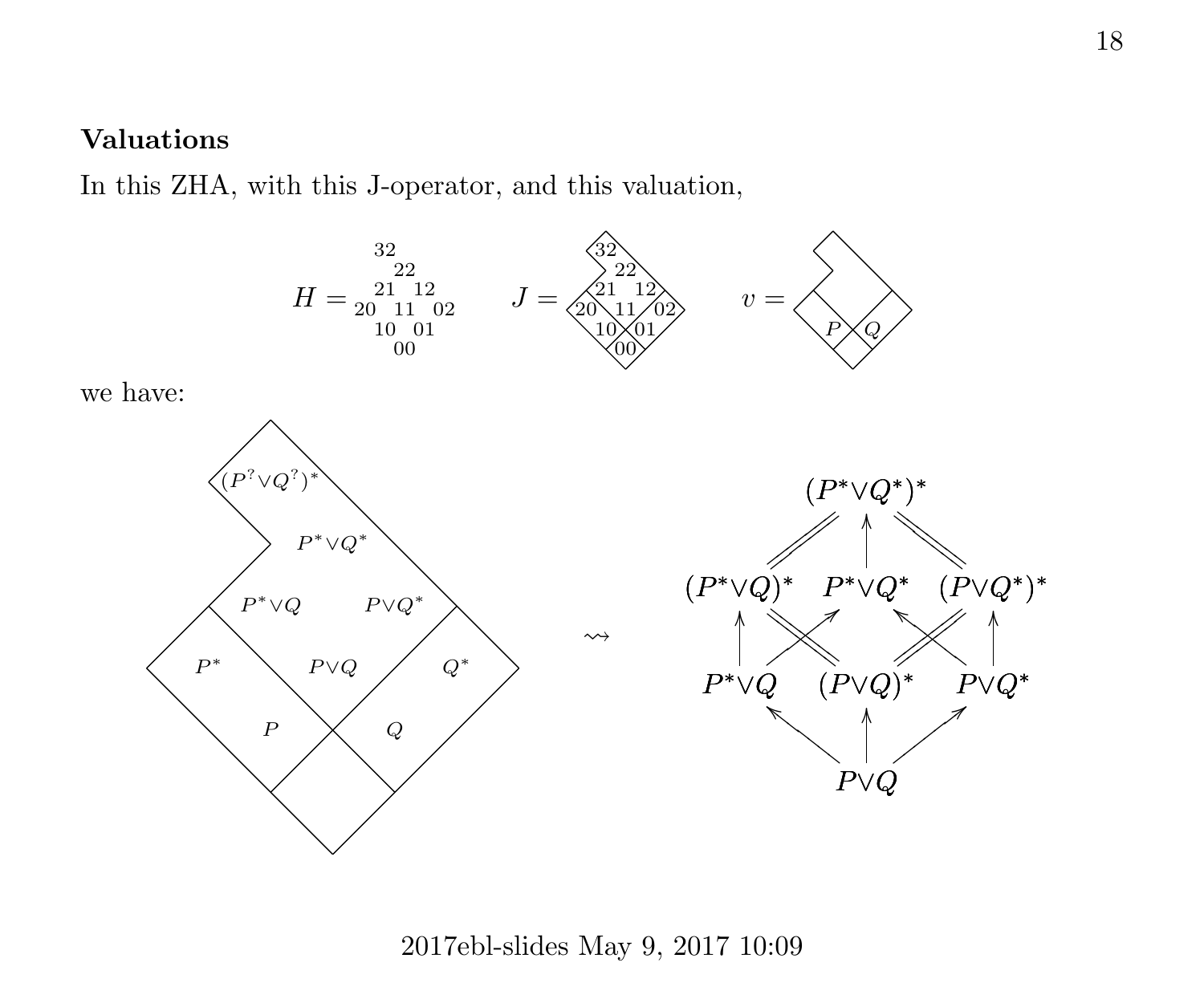## On "archetypalness"

CPL does not distinguish P and  $\neg\neg P$ IPL does distinguish P and  $\neg\neg P$ How do we visualize IPL? ZHAs help us visualize fragments of the Lindenbaum Algebra of HAs.

In the categorical models ("hyperdoctrines") for first-order logic (FOL) there are two different constructions for  $R(x, y) := P(x) \wedge Q(x)$ ... In Internal Diagrams and Archetypal Reasoning in Category Theory [\[Ochs2013\]](http://angg.twu.net/math-b.html#idarct) we showed a way to use the notation of FOL, and the semantics of the "archetypal model" (Set!) as tools for understanding hyperdoctrines... Hyperdoctrines are too abstract and too hard when presented "for adults", but having an "archetypal model" helps a lot!...

## From IDARCT, sec.16:

That "archetypical language" does not need to be unambiguous (...) and does not need to be convenient for expressing all possible constructions. What is relevant is that the archetypical language, when used side-to-side with the "algebraic" language, should give us a way to reason, both intuitively and precisely, about the structure we're working on; in particular, it should let us formulate reasonable conjectures quickly, and check them with reasonable ease...

That's similar to using ZHAs and valuations that "distinguish enough things"!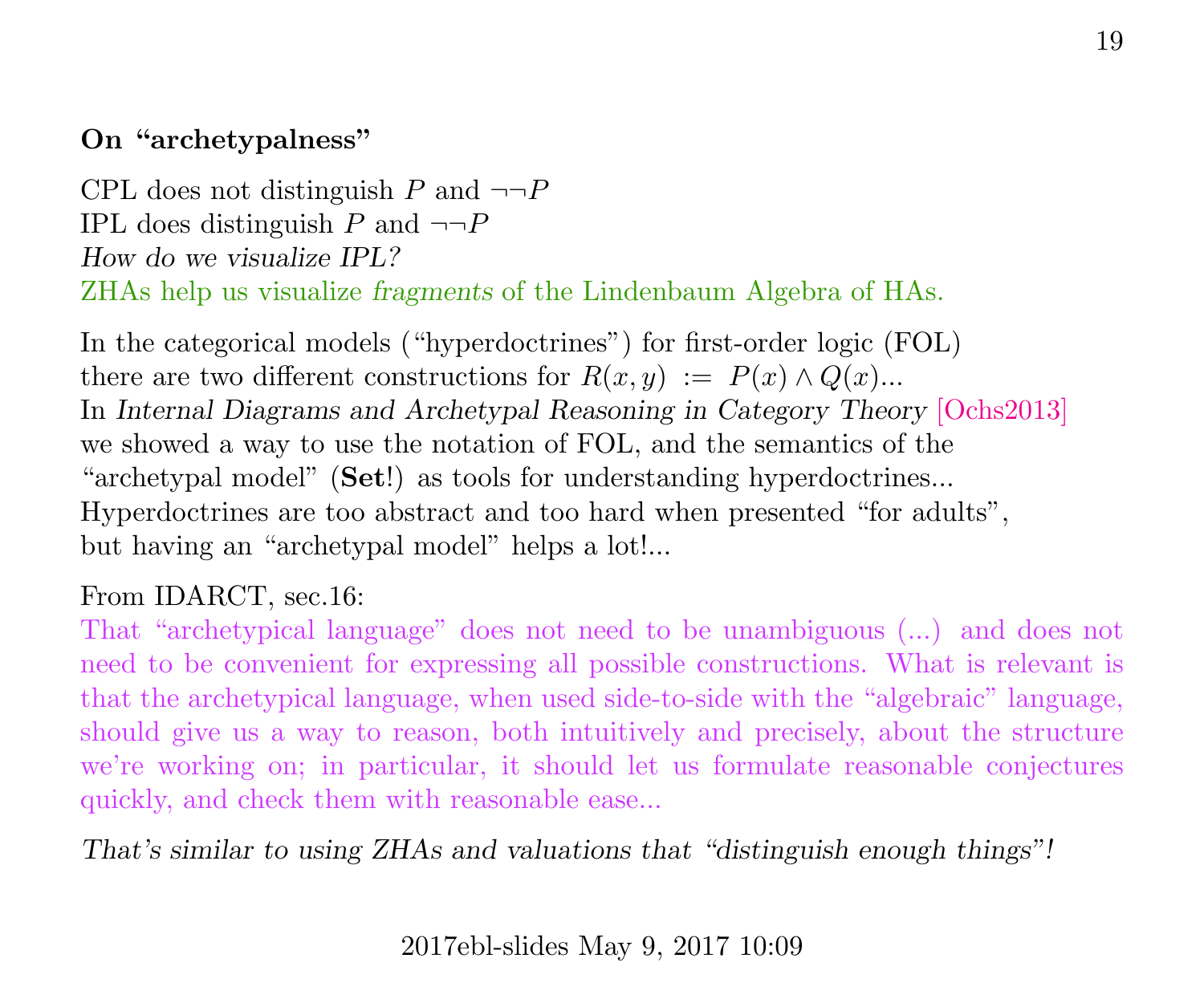Thank you!  $=$ )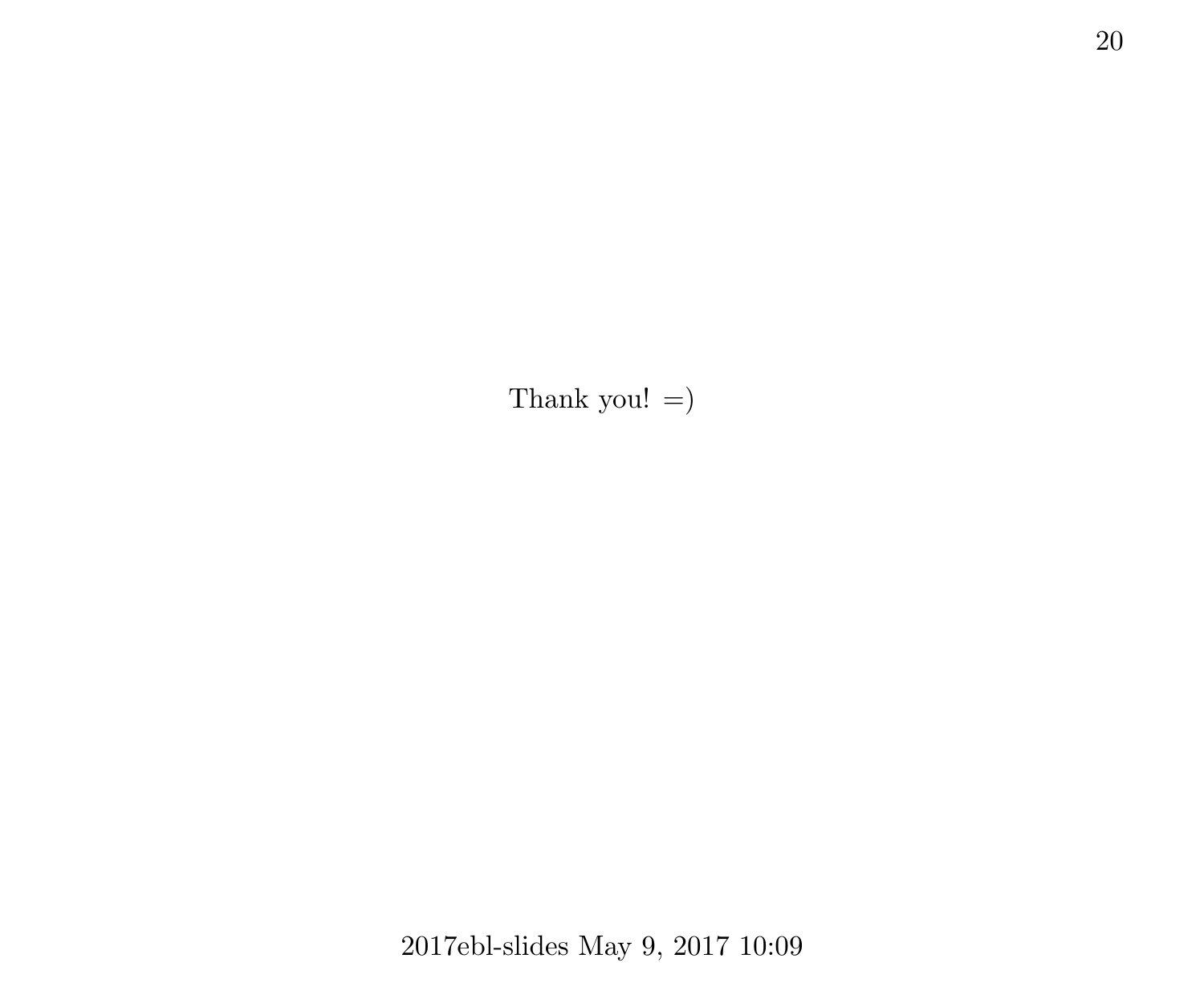## Answers to typical questions

1. ZHAs are distributive lattices

See Davey and Priestley's Introduction to Lattices and Order, 2nd ed, chapter 4.

- 2. How do I find a countermodel for a sentence?
- A: Use modal tableaux and the idea below
- 3. Can we change "planar" to 2D, 3D, 4D, . . .?
- A: Yes, ZHAs are topologies on "2-column graphs"; change to 3 or more columns

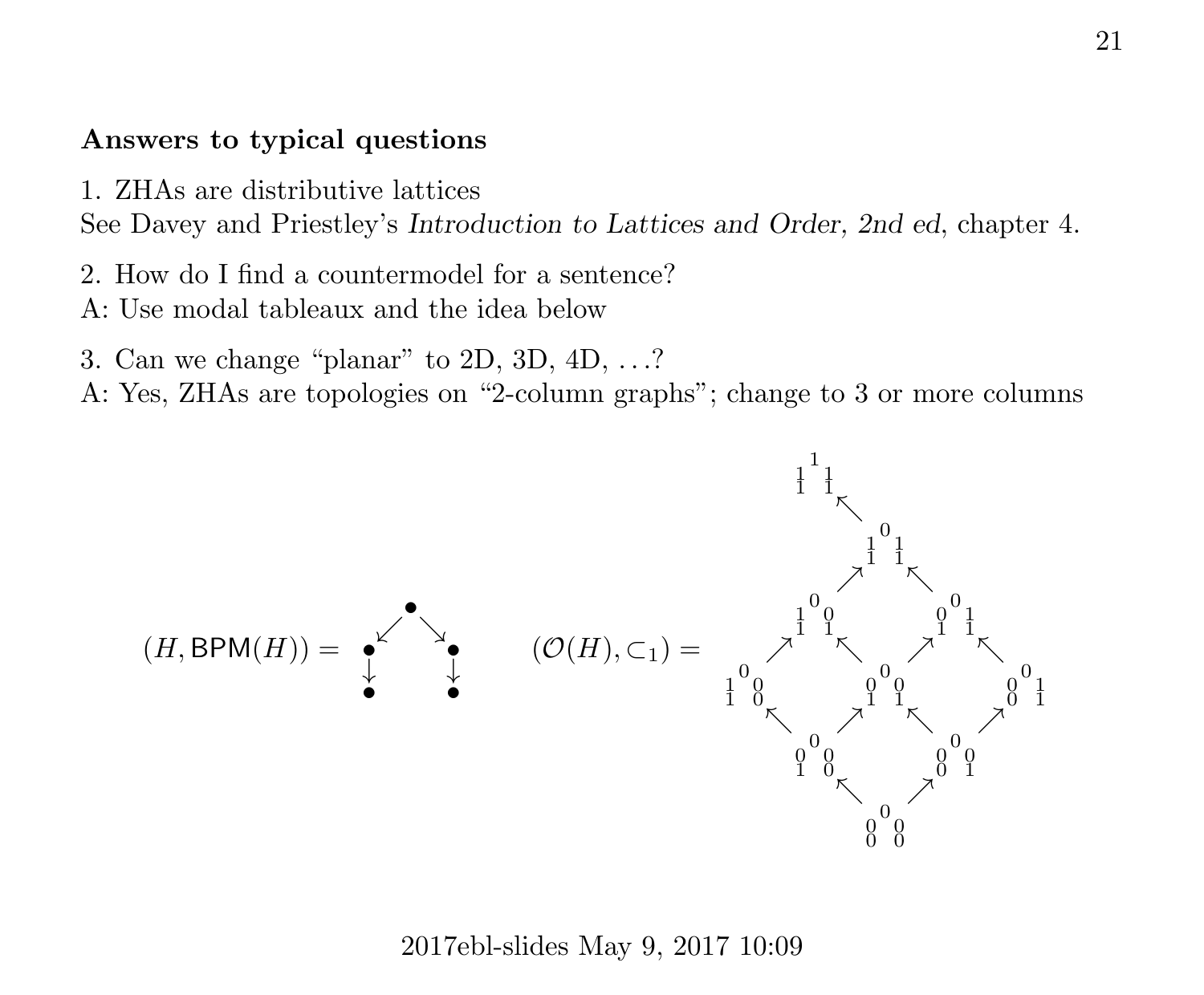4. How do we go from finite HAs to infinite HAs?

A: A starting point: try to add a line with  $r=2.5$  to a ZHA and see what happens  $=$ )

5. Are there propositions that IPL distinguish but ZHAs do not? Or: Are there any non-theorems of IPL that don't have countermodels in ZHAs? A: Yes. First idea: in a ZHA we may have  $P$ ,  $Q$ ,  $R$  independent, (62, 53, 44) but  $P \wedge Q$ ,  $P \wedge R$ ,  $Q \wedge R$  can't be all independent... (52, 42, 43) Let  $\alpha(P,Q) := (P \rightarrow Q) \vee (Q \rightarrow P)$ ,  $\beta(P,Q,R) := \alpha(P,Q) \vee \alpha(P,R) \vee \alpha(Q,R),$  $\gamma(P, Q, R) := \beta(P \wedge Q, P \wedge R, Q \wedge R).$ Then  $\gamma(P,Q,R)$  is a tautology in all ZHAs, but has a 3D countermodel. Second idea: use the "width" of a modal logic (See Handbook of Modal Logic, p.454, and Davey/Priestley p.32)

6. How do I teach these things to children: A: I use λ-calculus and lots of visual exercises See the paper and: <http://angg.twu.net/LATEX/2017-1-LA-material.pdf> "Disciplina optativa:  $\lambda$ -cálculo, lógicas e traduções"

7. Future work / what are the next steps?

A: Categories, toposes and sheaves for children (ongoing work with Peter Arndt)